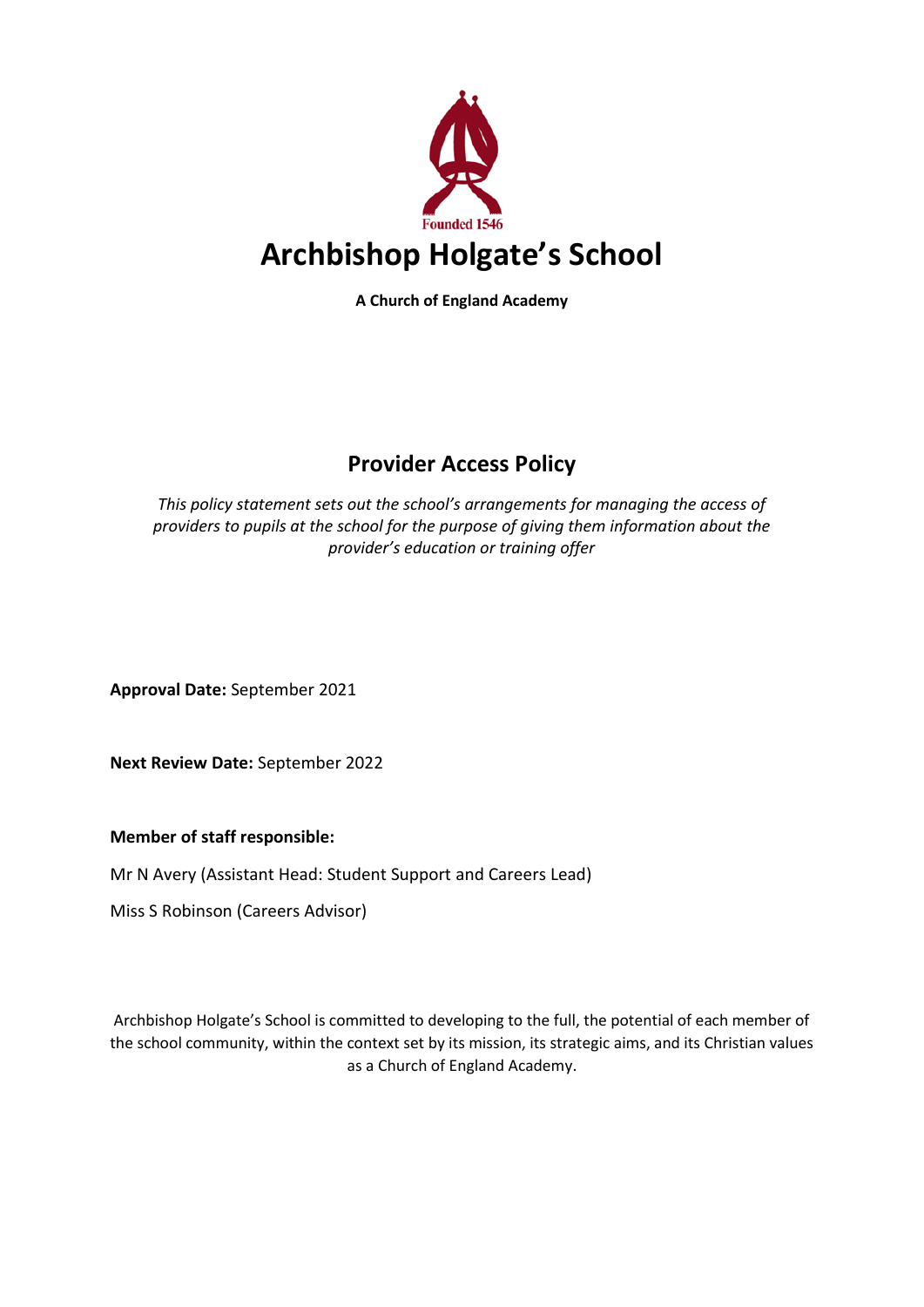## Contents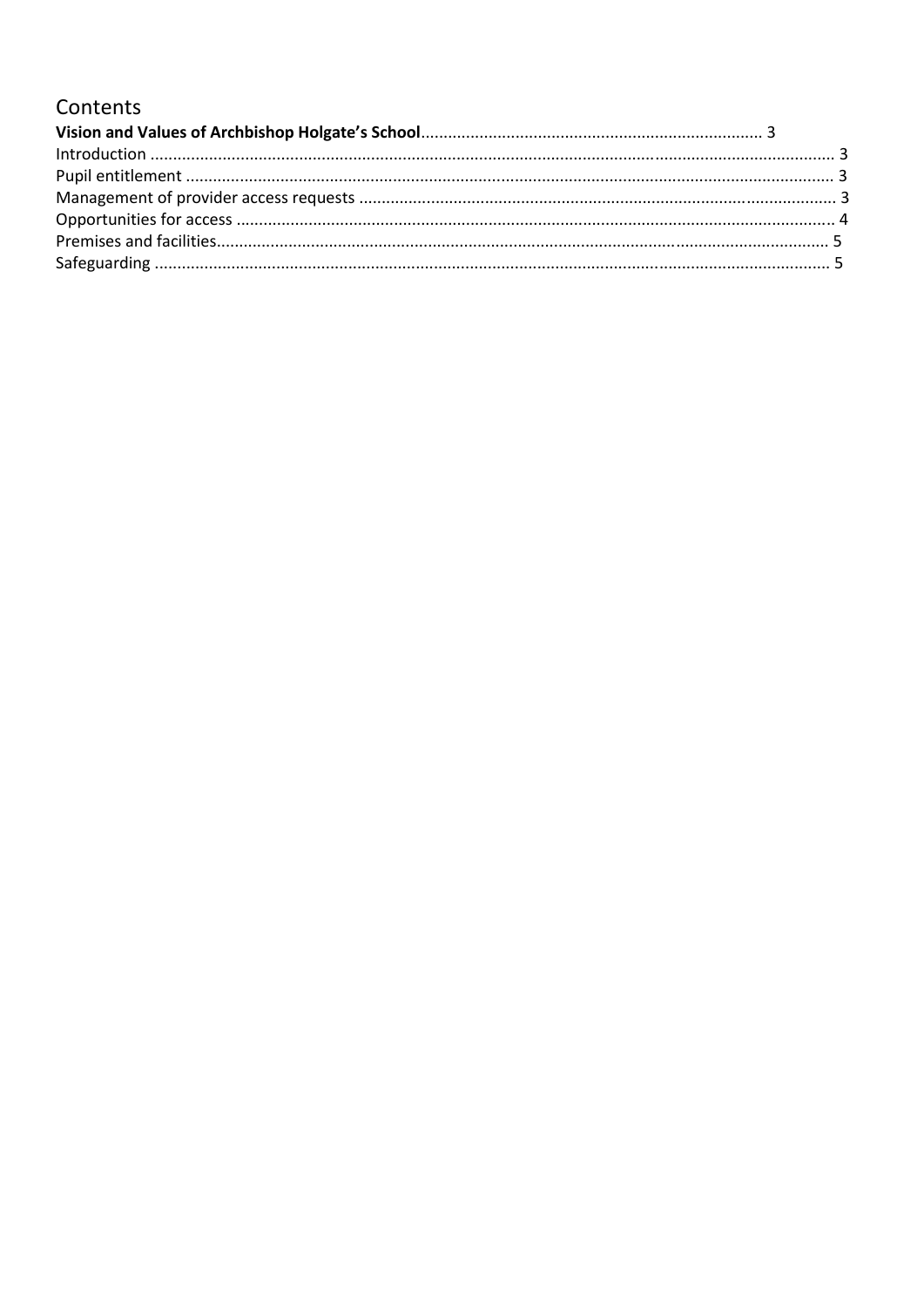## **Vision and Values of Archbishop Holgate's School**

As a Church of England school we strive to ensure that all of our young people are cared for, given every opportunity to develop through academic study, to grow personally and spiritually and to live into being those Values we hold dear in our community and in wider society. Our role as a Church school is to help nurture both academic excellence and to help shape young people who can make a significant contribution to the community they serve. Key to this is a clear recognition that all students have individual gifts and talents and with support every young person can flourish. Archbishop Holgate's School is distinctive and effective as a Church of England school because our Christian vision and values are very explicit and drive all areas of school life. Our Vision is one which combines Values, Care and Achievement.

## **"A threefold cord is not easily broken." Ecclesiastes 4:12**

Through this vision we seek to be a Church of England School which is deeply Christian. As such, the three themes of our vision, Values, Care and Achievement are deliberately expressed in that order, our distinct Christian Values help ensure that every child is cared for as an individual and this in turn will help them to succeed academically.

Our school values of *Justice*, *Compassion*, *Forgiveness* and *Trust* have been embedded across our school community and permeate all areas of school life.

### **Introduction**

This policy statement sets out the school's arrangements for managing the access of providers to pupils at the school for the purpose of giving them information about the provider's education or training offer. This complies with the school's legal obligations under Section 42B of the Education Act 1997.

## **Pupil entitlement**

All pupils in years 8-13 are entitled:

- to find out about technical education qualifications and apprenticeships opportunities, as part of a careers programme which provides information on the full range of education and training options available at each transition point;
- to hear from a range of local providers about the opportunities they offer, including technical education and apprenticeships – through options events, assemblies and group discussions and taster events;
- to understand how to make applications for the full range of academic and technical courses.

## **Management of provider access requests**

A provider wishing to request access should contact *Nick Avery*, *Careers Lead, 01904 411341 or at navery@ahs.pmat.academy*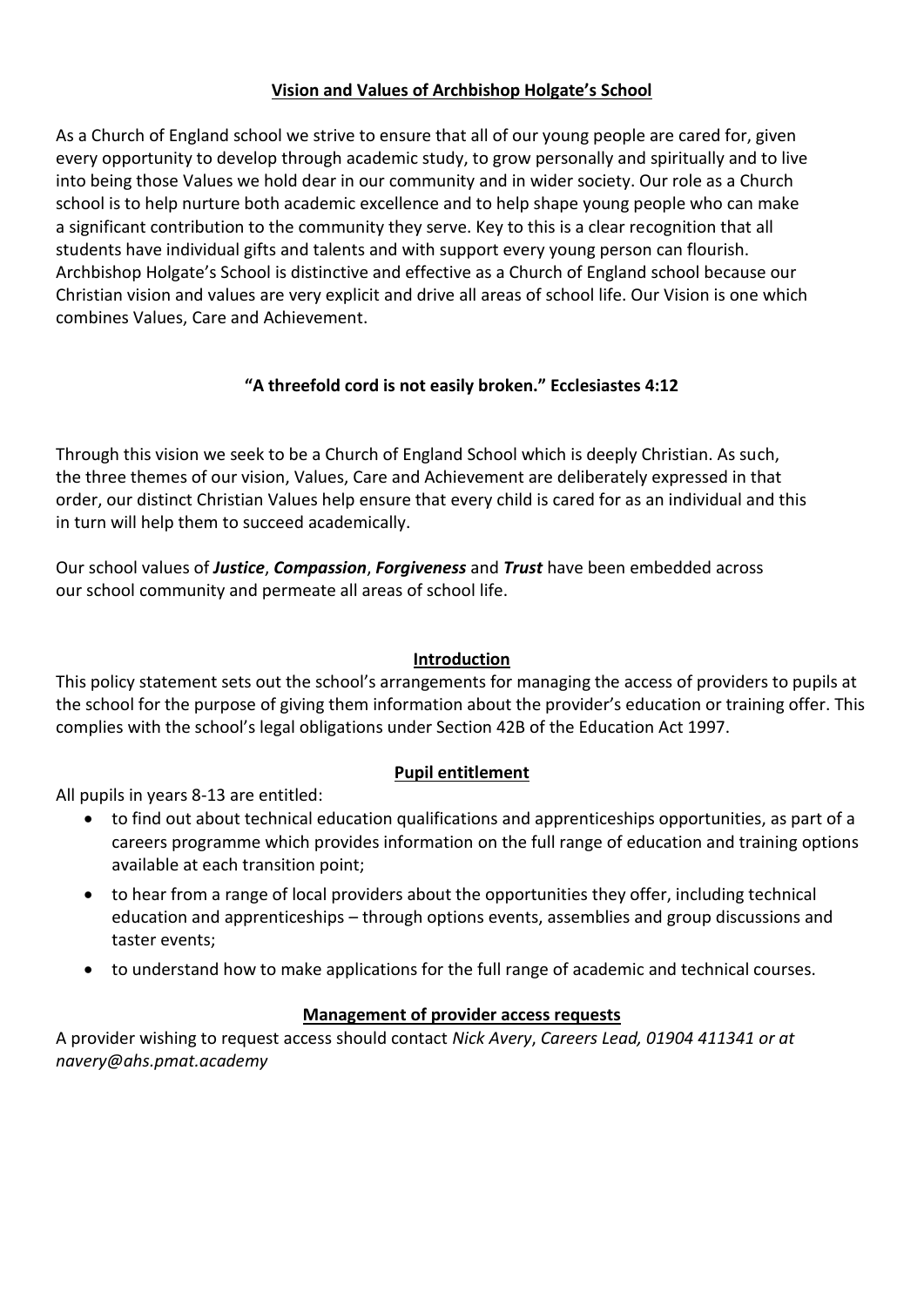## **Opportunities for access**

A number of events, integrated into the school careers programme, will offer providers an opportunity to come into school to speak to pupils and/or their parents/carers:

| Year Group        | Provision                                                                                                                                                                                                                                                                                                                                                                                                                                                                                                                                                                                                                                                                                                                                                       |
|-------------------|-----------------------------------------------------------------------------------------------------------------------------------------------------------------------------------------------------------------------------------------------------------------------------------------------------------------------------------------------------------------------------------------------------------------------------------------------------------------------------------------------------------------------------------------------------------------------------------------------------------------------------------------------------------------------------------------------------------------------------------------------------------------|
| Year 7            | STEM Day - Nestle, IEC, Rolls Royce, FERA, Portakabin, NYBEP<br>٠<br>Disadvantaged student mentoring<br>٠<br>Parent information booklet<br>٠<br>Form time programme that covers decision making, consequences, saving, budgeting,<br>٠<br>role of work in society and range of jobs available<br>Access to Careers information through the student Hub.<br>٠<br>Careers in the News - Each Week<br>٠<br><b>Guest Speakers in Assembly</b><br>$\bullet$<br><b>Brilliant Club</b><br>$\bullet$                                                                                                                                                                                                                                                                    |
| Year <sub>8</sub> | The Real Game enrichment day<br>$\bullet$<br>Business studies trading game<br>1:1 IAG interviews for guidance with options choices<br>Options assembly<br>Mentoring of disadvantaged students<br><b>External Enterprise assembly</b><br>York University assembly<br>Careers in the News - Each Week<br><b>Guest Speakers in Assembly</b><br><b>Brilliant Club</b>                                                                                                                                                                                                                                                                                                                                                                                               |
| Year 9            | Industry day<br>$\bullet$<br>Green Apples programme<br>٠<br>Job Centre Plus initiative<br>٠<br>National Career Advice website<br>٠<br>York University assembly<br>٠<br>Careers in the News - Each Week<br>٠<br><b>Guest Speakers in Assembly</b><br>$\bullet$<br>NYBEP Employability Skills Presentation<br>$\bullet$<br>Local Job Market Information Presentation<br>$\bullet$<br>Preparation for Work Experience Presentation<br><b>Brilliant Club</b>                                                                                                                                                                                                                                                                                                        |
| Year 10           | Preparation for Work Experience -assembly, parents evening, careers interviews and 1:1<br>٠<br>support<br>Work experience (2 weeks) and WEX evaluation<br>٠<br>Green Apples programme<br>٠<br>Assemblies highlighting different careers - Drax, FERA, focus on STEM opportunities<br>$\bullet$<br>Careers Fayre - St John's Ambulance, NHS, Engineers and law firms, Police, Fire Service,<br>$\bullet$<br>Lloyds Bank, IT hairdressing<br>Health and Safety Workshop<br>$\bullet$<br><b>Careers Enrichment Day</b><br>$\bullet$<br><b>Guest Speakers in Assembly</b><br>٠<br>NYBEP Employability Skills Presentation<br>٠<br>Local Job Market Information Presentation<br>٠<br>Preparation for Work Experience Presentation<br>٠<br><b>Brilliant Club</b><br>٠ |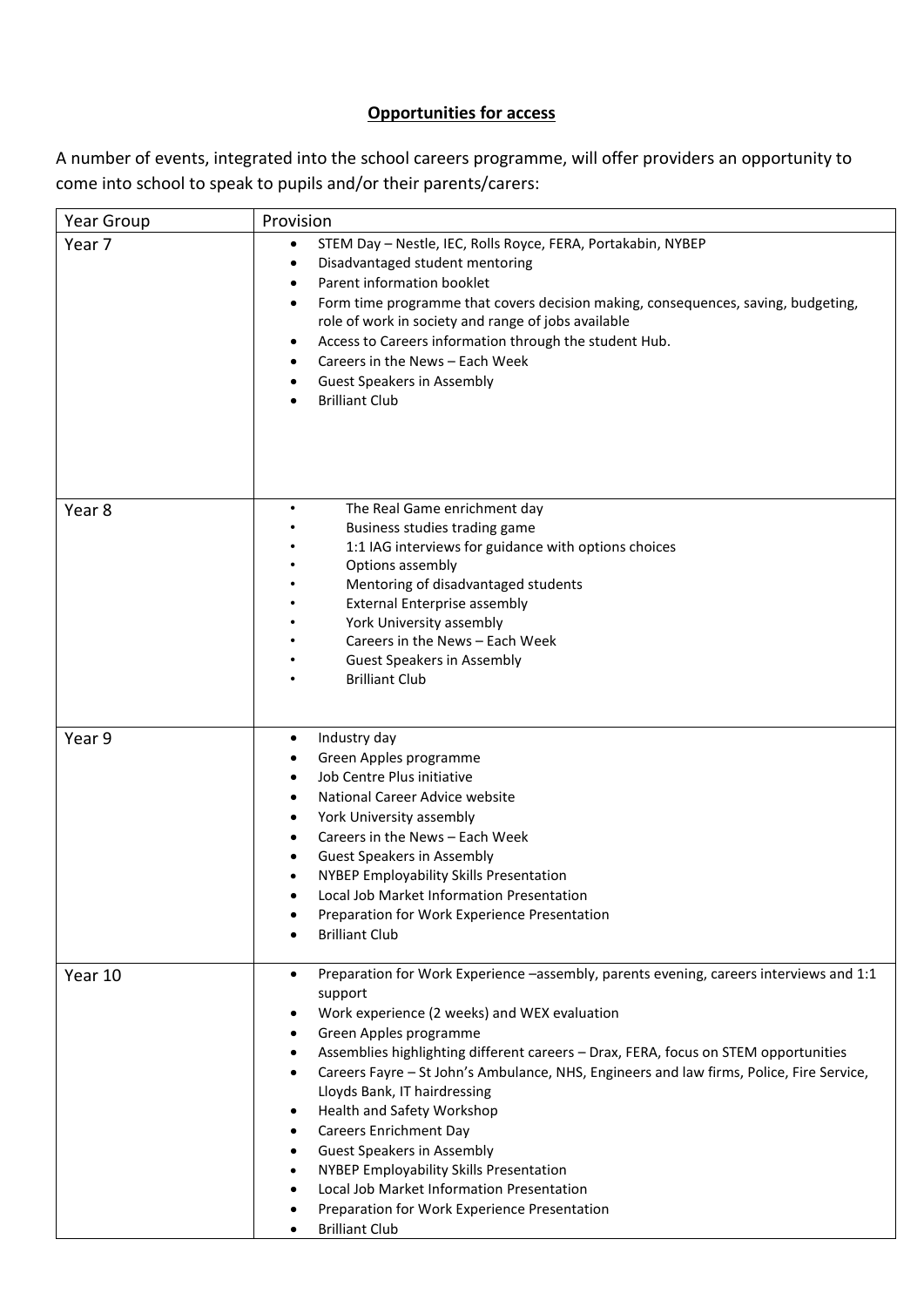| Year 11 | York College attendance at Open Evening and results day<br>٠<br>Bishop Burton attendance at Open evening<br>$\bullet$<br>Apprenticeship assembly<br>$\bullet$<br>Apprenticeship fair<br>LA mentors<br>$\bullet$<br>IAG assemblies<br>$\bullet$<br>Weekly apprenticeship bulletin<br>٠<br>York College Taster Days<br>$\bullet$<br>IAG meetings<br>٠<br>1:1 meetings with L6 careers advisor<br>$\bullet$<br>Green Apples<br>٠<br><b>Widening Participation</b><br>$\bullet$ |  |
|---------|-----------------------------------------------------------------------------------------------------------------------------------------------------------------------------------------------------------------------------------------------------------------------------------------------------------------------------------------------------------------------------------------------------------------------------------------------------------------------------|--|
|         | <b>Brilliant Club</b><br>$\bullet$                                                                                                                                                                                                                                                                                                                                                                                                                                          |  |

Please speak to our Careers Leader to identify the most suitable opportunity for you. We are able to support requests to attend weekly assemblies for year groups or at a range of enrichment days throughout the school year, providing that all requests work in compliance with our safeguarding policy.

#### **Careers Provision during Covid 19**

#### **Risks to Careers Provision During Covid 19**

- *Students not having access to external speakers in school*
- *Students not having access to careers based trips such as Greenapples, Apprenticeship fairs and careers fairs.*
- *Students not being able to access employability skills*
- *Students being unable to take part in careers focused enrichment days.*
- *Students not having access to information regarding higher level apprenticeships*
- *Students not being able to take part in work experience*

#### *How AHS overcame this:*

#### **Careers**

We have worked very hard to keep the careers provision going during the last year, and have adapted provision in order to make sure students are still having access to career experiences.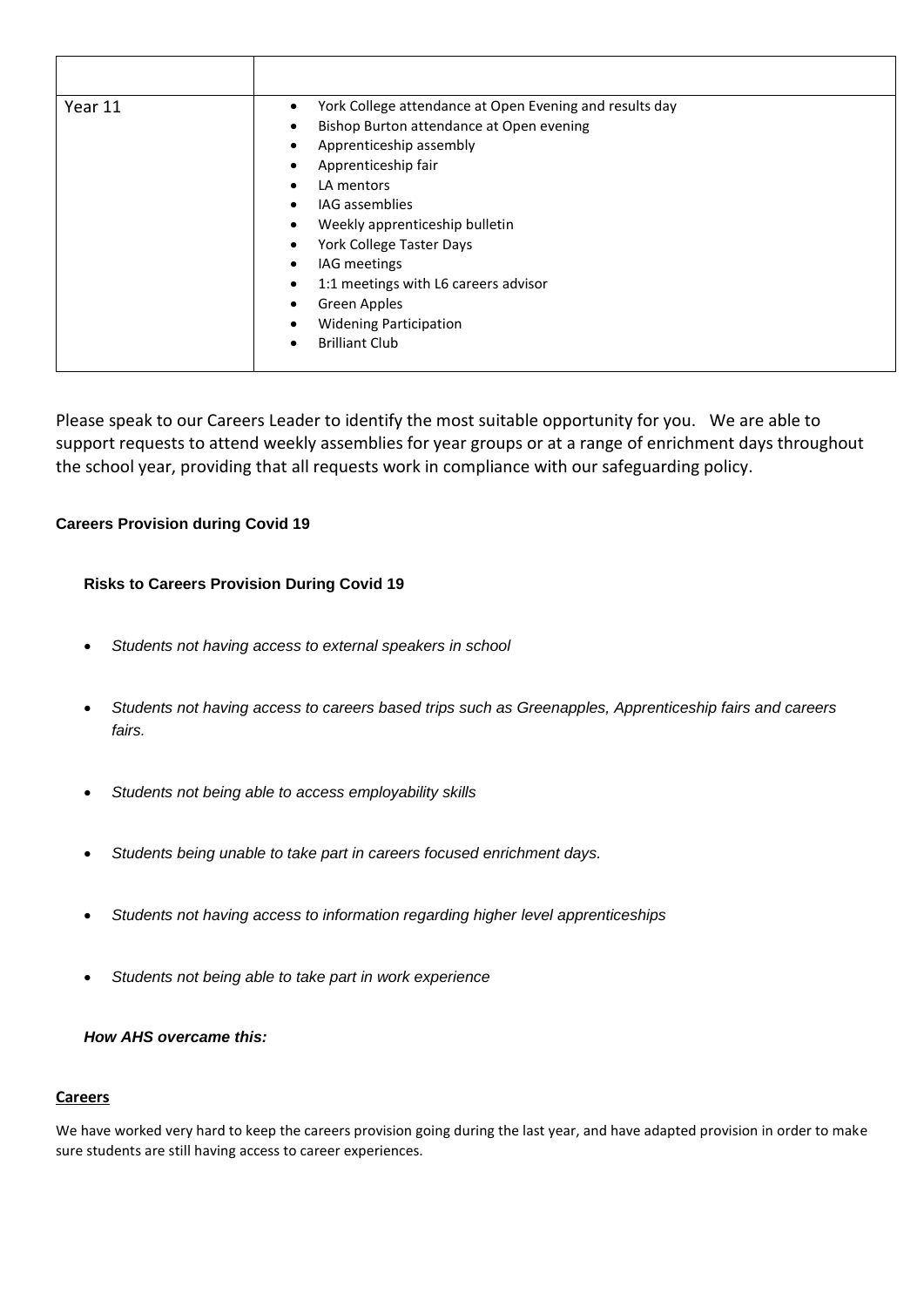| Provision            | Description of Provision                                                        | Alternative Provision during Covid 19                                               |
|----------------------|---------------------------------------------------------------------------------|-------------------------------------------------------------------------------------|
| Y11 Careers          | Students in Y11 receive one to one                                              | Student will be offered the opportunity to                                          |
| Appointments         | careers advice form a Level 6 careers                                           | book a remote careers appointment with                                              |
|                      | advisor. This is to help them plan for their                                    | David Keeton and Sarah Robinson. Parents                                            |
|                      | future following GCSE.                                                          | will be encouraged to join their child in the                                       |
|                      |                                                                                 | meeting. This proved successful last year                                           |
|                      |                                                                                 | during lockdown and will continue this                                              |
|                      |                                                                                 | term.                                                                               |
|                      | All students in y7 receive talks from                                           | Students will be able to access the                                                 |
| Y7 STEM Day          | companies, employers and workers in                                             | assembly (fully narrated) and STEM careers                                          |
|                      | STEM industries. Students receive an                                            | resources in their careers Google                                                   |
|                      | assembly on career opportunities in STEM                                        | Classroom. Students have been given a                                               |
|                      | as the fastest growing employment                                               | range of online tasks to complete, as well                                          |
|                      | sector.                                                                         | as a narrated assembly on Career                                                    |
|                      |                                                                                 | opportunities in STEM. We were delighted                                            |
|                      |                                                                                 | to give the students access to Zoo Lab (all                                         |
|                      |                                                                                 | be it remotely). This is always a real crowd                                        |
|                      |                                                                                 | pleaser!                                                                            |
| Y10 Careers Fair     | Employers from across the city come in to                                       | Students were given information on                                                  |
|                      | speak to the students about carers                                              | apprenticeship and employment                                                       |
|                      | pathways in their respective sectors.                                           | opportunities through the Careers Google                                            |
|                      |                                                                                 | Classroom and through parent bulletins.                                             |
| Y10 Work             | Students spend time in the workplace                                            | NYBEP gave an independent talk to                                                   |
| Experience           | across a two week period.                                                       | students in Y8,9 and 10 regarding local job                                         |
|                      |                                                                                 | market information and key employability                                            |
|                      |                                                                                 | skills.                                                                             |
| Y11                  | Representatives from NYBEP come into                                            | Provision was provided by NYBEP for                                                 |
| Employability        | school to teach disadvantaged students                                          | students through Google Classroom. This                                             |
| <b>Skills</b>        | about the key employability skills such as                                      | was encouraged and promoted through                                                 |
|                      | communication, reliability and team work.                                       | the school careers department with a                                                |
|                      |                                                                                 | pleasing uptake.                                                                    |
| Apprenticeship       | Students receive information in relevant                                        | Pre-recorded assemblies by guest speakers                                           |
| Week                 | lessons about Apprenticeship                                                    | were provided on Google Classroom for                                               |
|                      | opportunities with a focus on higher level                                      | students. Information put together by Rb                                            |
|                      | apprenticeships after A-level. Guests                                           | to be sent home for parents and students                                            |
|                      | speakers in school and one to one                                               | to look through.                                                                    |
|                      | meetings for interested students.                                               |                                                                                     |
| <b>Careers Week</b>  | Students receive information in relevant                                        | Pre-recorded assemblies by guest speakers                                           |
|                      | lessons about Careers opportunities                                             | were provided on Google Classroom for                                               |
|                      | linked to local job market information.                                         | students. Information put together by Rb                                            |
|                      | Guests speakers in school and one to one                                        | to be sent home for parents and students                                            |
|                      | meetings for interested students.                                               | to look through.                                                                    |
| <b>NCW</b> (National | A range of external speakers come to                                            | Resources have been made available to all                                           |
| Careers Week)        | school to discuss career opportunities,                                         | students for NCW. This year the resources                                           |
|                      | including standard and higher level                                             | have been uploaded to the careers google                                            |
|                      | apprenticeships. There is a focus in                                            | classroom, for students to work through at<br>their leisure. Parents have also been |
|                      | lessons and assemblies in order to get<br>students to think about their future. |                                                                                     |
|                      |                                                                                 | informed, in an effort to get more                                                  |
|                      |                                                                                 | collaborative thinking about career                                                 |
|                      |                                                                                 | opportunities.                                                                      |

#### **Careers (Recovery)**

- 1. In the Enrichment week of the summer term, students in Y9 and Y10 spent half a day working on Key employability skills that will aid them when they enter the world of work. We are delighted to have secured the expertise of NYBEP, who have agreed to run the day for us. The students will work in groups in the hall, and will have access to short courses on:
- The digital footprint (how online behaviour can affect future opportunities)
- How to break the ice an communicate effectively
- Professionalism and what this looks like at work
- Interview Technique